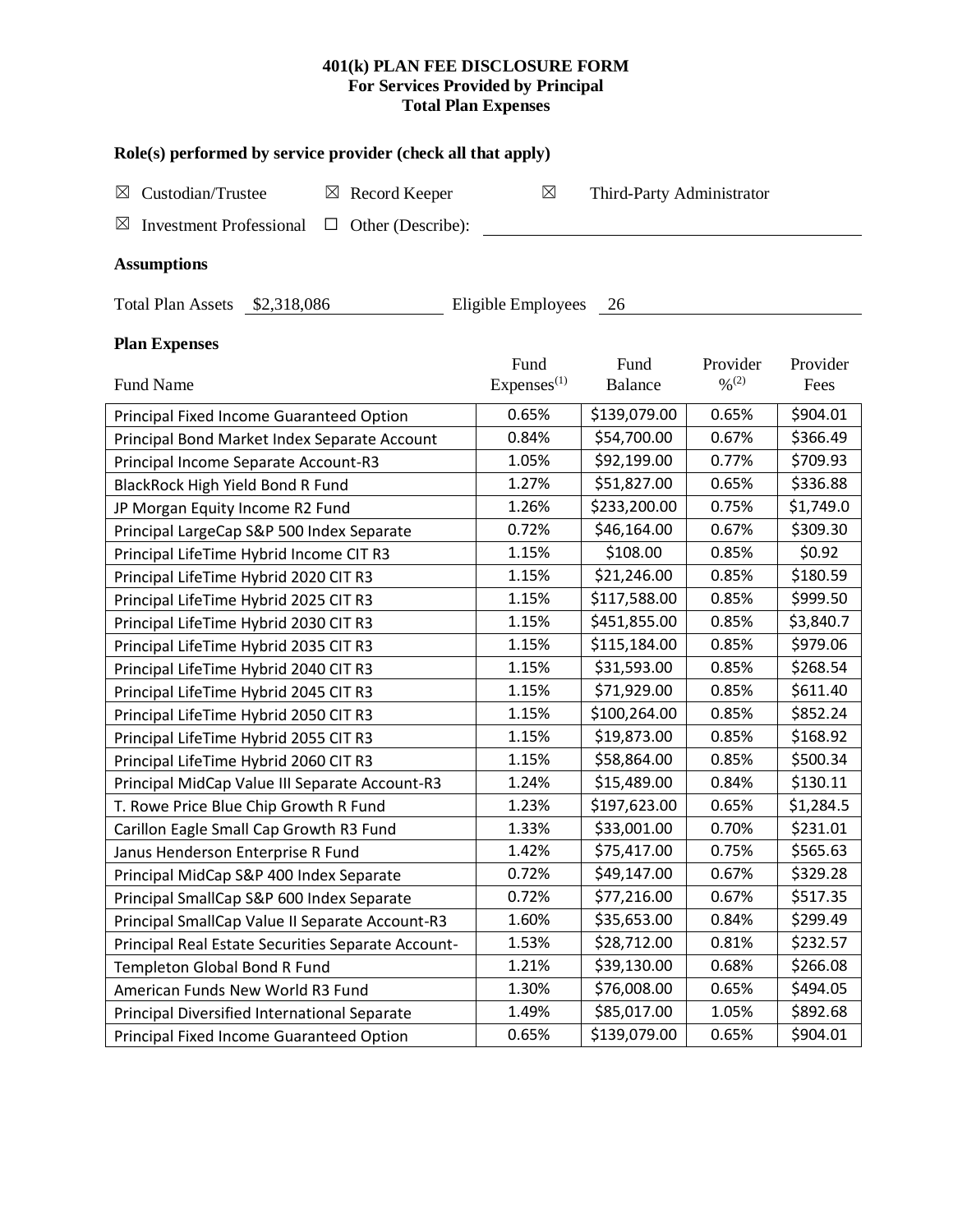| Provider fees paid from Fund Expenses                                   | \$18,020.68 |
|-------------------------------------------------------------------------|-------------|
| Provider fees deducted from participant accounts or paid by employer    | \$3,275.43  |
| Investment expenses (i.e., Fund Expenses not used to pay provider fees) | \$8,388.14  |
| Total ("all-in") plan expenses                                          | \$29,684.26 |

(1)Fund Expenses include the fund's expense ratio plus any "wrap" fee charged by the provider. The expense ratio is determined through an annual calculation, where a fund's operating expenses are divided by the average dollar value of its assets under management. Fund Expenses lower investor returns.

(2) Provider % includes revenue sharing paid to the provider by the investment fund or wrap fees added by the provider. These expenses lower investor returns.